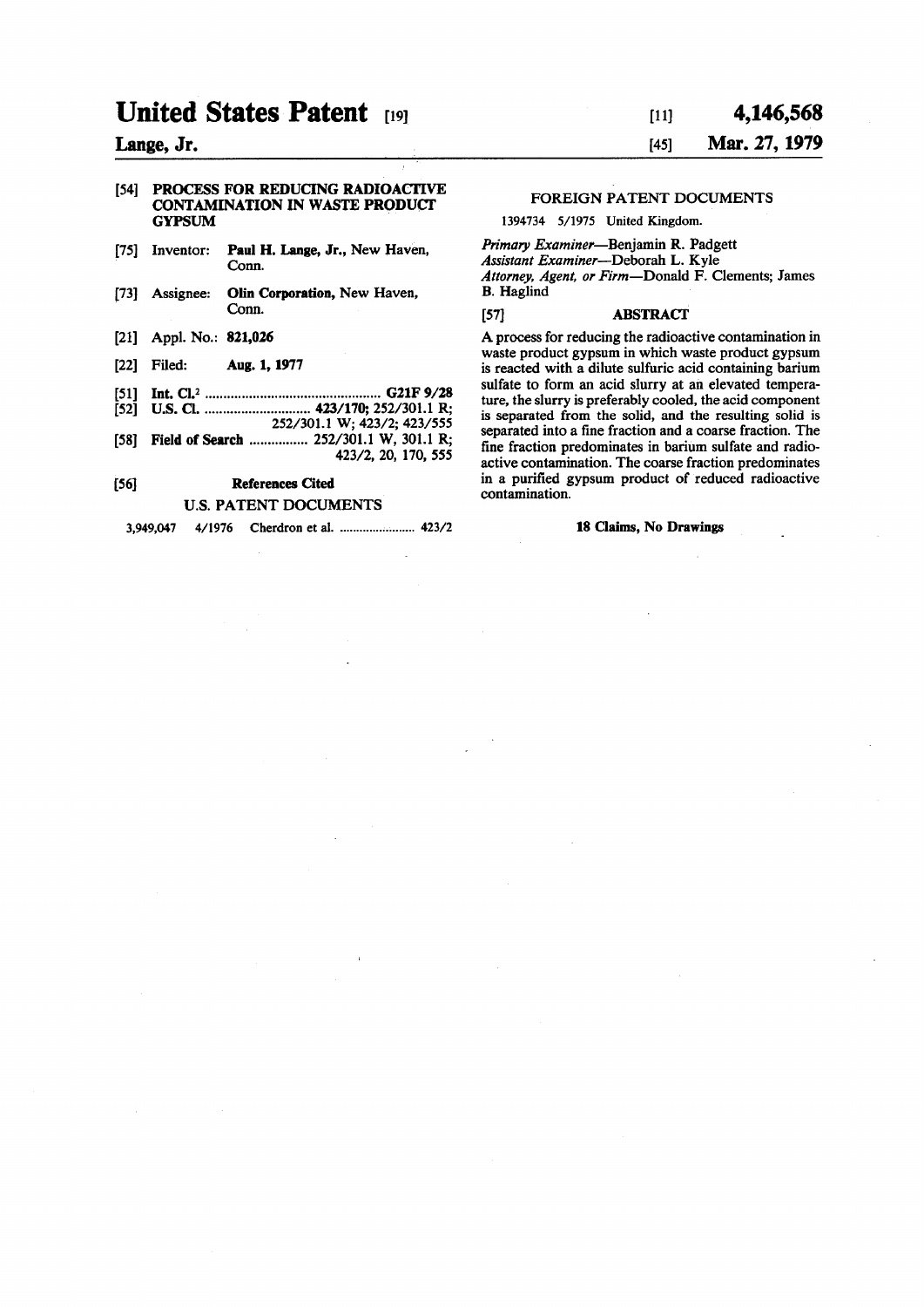5

#### **PROCES S FO R REDUCIN G RADIOACTIV E CONTAMINATION IN WASTE PRODUCT GYPSU M**

This invention relates to a process for reducing the radioactive contamination in waste product gypsum.

In numerous industries, such as the fertilizer industry, substantial amounts of waste product gypsum are produced by the reaction of phosphate rock with sulfuric 10 acid. In addition, waste product gypsum precipitates from various process streams in such fertilizer processes, and in other processes in which wet process phosphoric acid is used as a reactant. Numerous attempts have been made in the past to purify such waste IS product gypsum in order to permit its use in other industries, such as in the preparation of wallboard and other construction materials. One of the problems inherent in such proposals is the pressure of radioactive contaminants in the waste product gypsum, which 20 sum in accordance with the process of this invention, a makes its use in the construction of homes and other confined spaces detrimental to inhabitants thereof.

British Pat. No. 1,394,734, discloses that the radioactive contaminants of waste product gypsum are present in the fine fraction and has proposed that waste product 25 gypsum be slurried and processed through a hydrocyclone to separate the waste product gypsum into a coarse fraction and a fine fraction. The radioactive contaminants predominate in the fine fraction and a purified gypsum predominates in the coarse fraction. 30 One of the problems inherent in this proposed process is that there is an insufficient reduction in the radioactive contamination of the gypsum in the coarse fraction to permit its use in wallboard and other construction materials. 35

There is need at the present time to provide an improved process for reducing the radioactive contaminants in waste product gypsum.

It is a primary object of this invention to provide an improved process for reducing the radioactive contami- 40 nants in waste product gypsum. It is a further object of this invention to provide a coarse purified gypsum product from waste product gypsum containing radioactive contaminants.

These and other objects of the invention will be ap- 45 parent from the following description of the invention.

It has now been discovered that the foregoing objects are accomplished for reducing the radioactive contamination in waste product gypsum in a process which comprises: 50

- (a) admixing waste product gypsum containing radioactive contamination with dilute sulfuric acid containing barium sulfate at an elevated temperature to form an acid slurry, having a solid component comprised of a fine fraction and a coarse fraction, 55 and
- (b) separating said fine fraction of solids from said coarse fraction,
- (c) whereby said fine fraction predominates in said barium sulfate and said radioactive contamination, 60 and
- (d) whereby said coarse fraction predominates in gypsum of reduced radioactive contamination.

In a preferred embodiment, the acid slurry is cooled, the acid is separated from the solid component, and the *65*  solid component is washed with water prior to separating the fine fraction from the coarse fraction, as described more fully below.

More in detail, waste product gypsum produced by the digestion of phosphate rock with aqueous sulfuric acid is purified in accordance with the process of this invention. The details for preparing such waste product gypsum are well documented in the prior art. Waste product gypsum freshly prepared in a conventional fertilizer process or waste product gypsum which has been stored in conventional gypsum waste piles, may be purified in accordance with the process of this invention. As indicated in the above-mentioned British Pat. No. 1,394,734, the radioactive contamination predominates in the —160 micron fraction. It will be recognized by those skilled in the art that the composition of the waste product gypsum and the distribution of the radioactive contaminants will vary, and will depend upon the source of the phosphate rock, the source of the waste product gypsum and the specific process for preparing it.

In the first step for purifying the waste product gypdilute sulfuric acid is used to digest the gypsum. Generally, an aqueous sulfuric acid having a concentration in the range from about 10 to about 50 percent  $H_2SO_4$  by weight is employed. It is preferred to employ an acid having a sulfuric acid concentration in the range from about 15 percent to about 35 percent sulfuric acid by weight. However, more dilute or concentrated solutions may be employed if desired.

Sufficient barium sulfate is added to the slurry of gypsum and sulfuric acid to provide a barium sulfate concentration in the resulting slurry in the range of from about 0.01 to about 1.0 percent by weight and preferably from about 0.03 to about 0.3 percent by weight. Excess barium sulfate may be employed, but it is generally unnecessary since such an excess adds to the cost of carrying out the process without significantly improving the reduction of radioactive contamination. Barium sulfate is preferably added as a concentrated sulfuric acid solution containing from about 0.10 to about 10 percent by weight of barium sulfate. The concentrated sulfuric acid contains from about 90 to about 100 percent by weight of sulfuric acid. Fuming sulfuric acid may be employed to dissolve the barium sulfate, if desired. The concentration of the sulfuric acid used to dissolve the barium sulfate should not be less than about 90 percent by weight, since precipitation of the barium sulfate may occur, which will increase the time of reaction and thereby reduce the efficiency of the process. If desired, solid finely divided particles of barium sulfate may be added to the acid slurry of gypsum, but this procedure will unduly extend the reaction time. In another embodiment, more expensive barium sulfate may be formed in situ by adding a reactant such as barium chloride to the dilute acid slurry.

The proportion of gypsum, in terms of anhydrous calcium sulfate, in the aqueous slurry of sulfuric acid and barium sulfate generally ranges from about 50 to about 500 grams per liter, and preferably from about 150 to about 350 grams per liter.

The resulting aqueous slurry of gypsum, sulfuric acid and barium sulfate is heated to an elevated temperature, generally to at least about 60° C., and preferably to a temperature in the range from about 80° C. to the boiling point. If desired, super atmospheric pressures may be employed. In a preferred embodiment of the invention, the barium sulfate is added to the slurry after the temperature has been raised to within the above-identified range in order to take advantage of superior absorp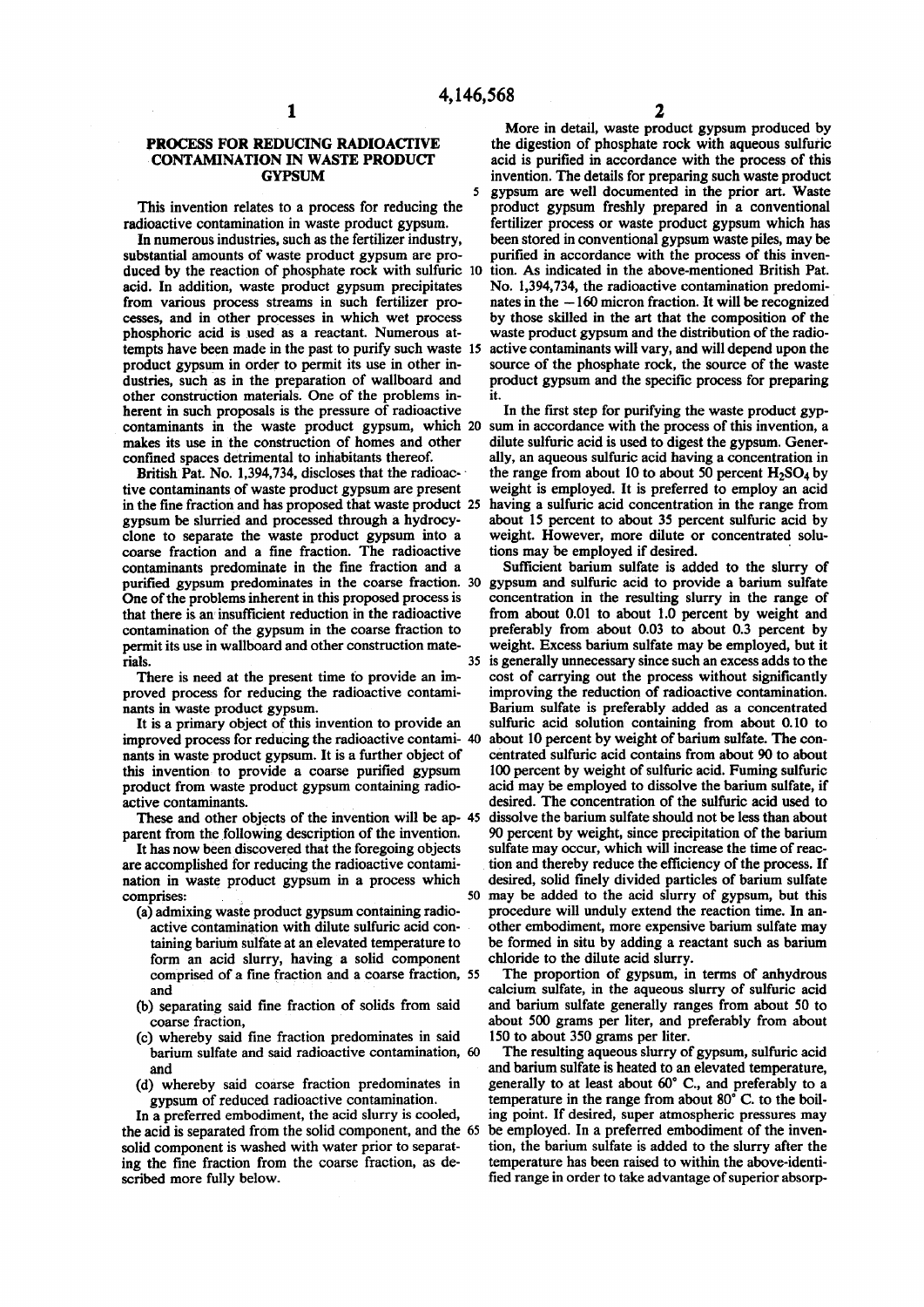tive properties of freshly precipitated barium sulfate. After the desired elevated temperature is obtained, the slurry is agitated for a sufficient period to effect solubilization of the radioactive contaminants, followed by absorption and/or co-precipitation of radium sulfate crystals with barium sulfate crystals in finely divided form. Generally, this digestion period ranges from about 1 to about 2000 minutes, and preferably from about 5 to about 250 minutes.

After the reaction of the acid slurry has been com-10 pleted, the slurry is preferably cooled, generally to a temperature below about 60° C., and preferably in the range from about 15 to about 40° C. If desired, the hot acid slurry may be washed without a separate cooling step. The acid slurry with or without prior cooling is **15**  subjected to a solid-liquid separation step, such as filtration or cyclone separation, and the clarified acid is recovered. It may be recycled, after reconstitution, for use in reacting with additional impure waste product gypsum or used in other parts of the fertilizer process. **20** 

Details of the reaction which occur during digestion have not been positively identified, but it is believed that during the acid digestion, the radioactive components in the waste product gypsum are leached from the coarse gypsum crystals by the sulfuric'acid and barium **25**  sulfate and, either during the reaction or subsequently, are absorbed or co-precipitated with the barium sulfate crystals in finely divided form. As a result, the solid product from the acid digestion is comprised of a coarse fraction of gypsum of reduced radioactive contamina-**30**  tion and a fine fraction comprised of barium sulfate crystals and radium sulfate crystals.

The solid component of the acid slurry, after separation of the clarified acid, is then washed, for example, by slurrying water and subjected to a solids separation step wherein the coarse fraction of purified gypsum crystals are separated from the fine fraction of crystals of barium sulfate and radium sulfate. This solid separation step is preferably carried out by wet screening, but can also be accomplished in a cyclone separation apparatus or other suitable size classification techniques known in the art. If desired, the solids from the acid digestion step may be washed and dried and stored prior to the solids separation step. **35 40** 

Generally, the separation of the fine fraction and the coarse fraction is made at a size of at least about 150 microns, and preferably at about 80 microns. The fine fraction is generally less than —150 microns, preferably less than —80 microns and more preferably less than —50 microns to achieve the improved results of the **50**  process of this invention.

As shown in British Pat. No. 1,394,734, radioactive concentration of the fine fraction of waste product gypsum is as high as 21.5 pico Curies per gram. Another analysis of a typical waste product gypsum was found **55**  to be as follows:

| <b>Screen Size</b> | Weight<br>Percent | Radium Content,<br>pico Curies per gram |    |
|--------------------|-------------------|-----------------------------------------|----|
| $-30 + 50$ mesh    | 1.2               |                                         | 60 |
| $-50 + 100$        | 21.0              | 6.91                                    |    |
| $-100 + 200$       | 31.6              | $-20.7$                                 |    |
| $-200 + 325$       | 12.2              | 10.7                                    |    |
| $-325$             | 34.0              | 29.5                                    |    |

In contrast, the improved process of this invention pro-**65**  duces a purified waste product gypsum in which the radioactive contamination has been reduced as low as 1.5 pico Curies per gram, which renders the purified

gypsum suitable for use as a component of wallboard and other construction materials useful in the preparation of homes, buildings and the like.

In another embodiment of the invention, the reacted acid slurry, with or without washing of the solid component, may be processed to separate the fine fraction from the coarse fraction.

The following examples are presented to illustrate the invention without being limited thereby. All parts are by weight unless otherwise specified.

#### EXAMPLE 1

An aqueous sulfuric acid solution (2.97 liters) having a concentration of 28 percent was admixed with a concentrated sulfuric acid solution (30 milliliters) containing dissolved therein 3 grams of barium sulfate at a temperature of 105° C. Waste product phosphogypsum from a wet process phosphoric acid plant (750 grams containing a radium concentration of 26 pico Curies per gram) was agitated with the solution of sulfuric acid and barium sulfate for a period of 12 minutes, while maintaining the temperature of the resulting slurry in the range of 98°-105° C.

At the end of this period, the slurry was cooled at a temperature of 30°-35° C. and then filtered. The filter cake was washed with 6.2 liters of water and the solids were dried at a temperature of 60° C. The weight of the dry solids was 695 grams.

50 Grams of the dried solids was slurried with 1 liter of water and then wet screened on a 200 mesh (74 micron) screen. The solid gypsum material retained on the 200 mesh screen was collected and dried at 60° C. Analysis of the purified gypsum product showed that it had a radium concentration of 1.42 pico Curies per gram. This purified gypsum material was suitable for use in preparing plaster, gypsum wallboards, and other construction materials.

#### EXAMPLE 2

A procedure similar to Example 1 was employed except that the solution of barium sulfate in sulfuric acid contained 1.5 grams of barium sulfate dissolved in 15 milliliters of sulfuric acid. Analysis of the washed screened purified gypsum product showed that it had a radium concentration of 5.8 Curies per gram.

What is to be secured by letters patent is:

1. A process for reducing the radioactive contamination in waste product gypsum which comprises:

- (a) admixing waste product gypsum containing radioactive contamination with dilute sulfuric acid containing barium sulfate at an elevated temperature to form an acid slurry having a solid component comprised of a fine fraction and a coarse fraction, and
- (b) separating said fine fraction of solids from said coarse fraction,
- (c) whereby said fine fraction predominates in said barium sulfate and said radioactive contamination, and
- (d) whereby said coarse fraction predominates in gypsum of reduced radioactive contamination.

2. The process of claim 1 wherein said solid component is separated from said acid slurry and washed with water prior to separating said fine fraction from said coarse fraction.

3. The process of claim 2 wherein said acid slurry is admixed at a temperature above 60° C.